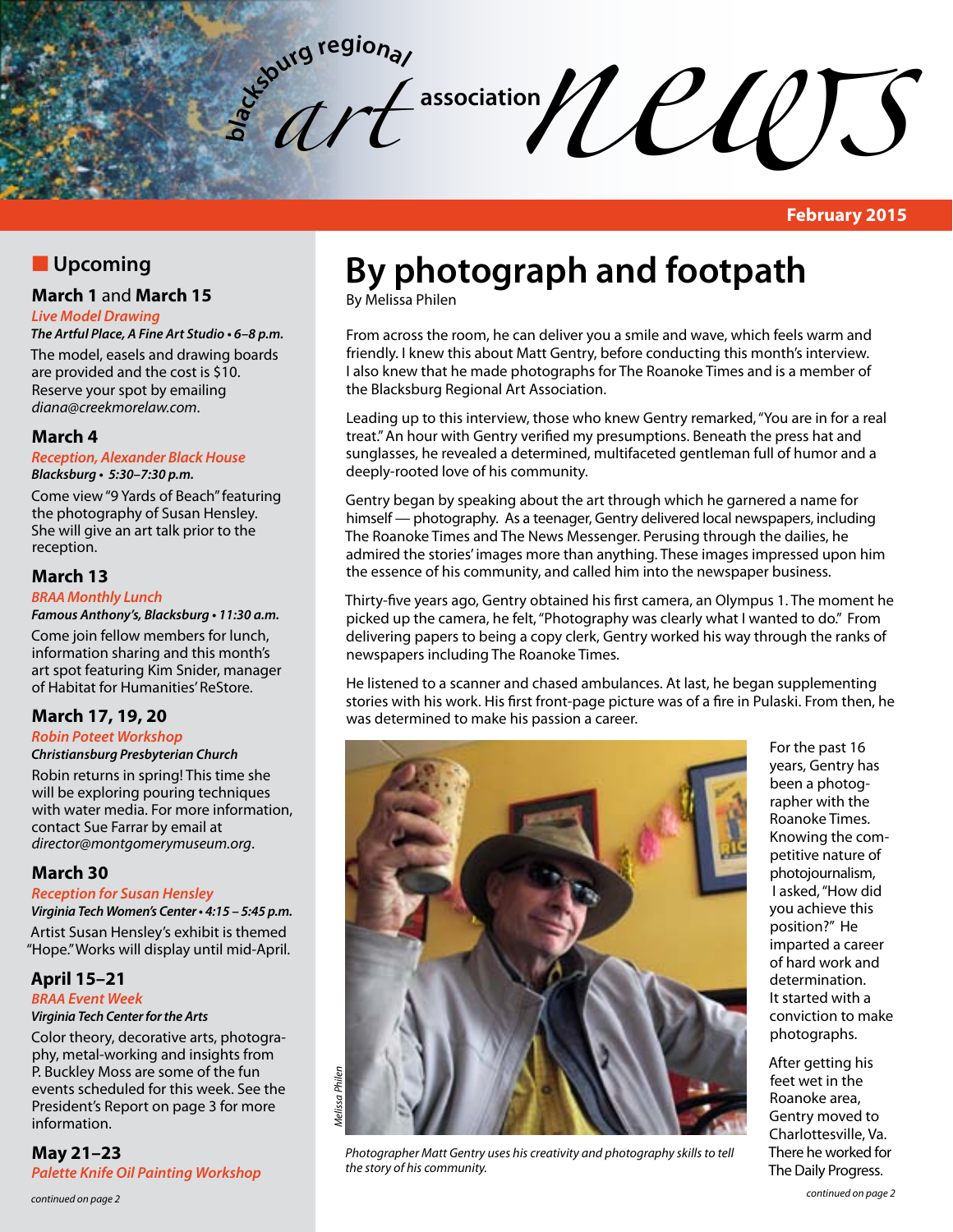# Upcoming *continued from page 1*

**Unitarian Universalist Meeting House • Blacksburg**

Contemporary impressionist painter Sally Shisler uses knives to create lively, engaging, color-rich paintings. If you desire more excitement in your work, don't miss this workshop! Visit the events tab at *www.blacksburgart.org* for more information.

## **September 25–27**

#### **Camp Alta Mons Retreat Camp Alta Mons • Shawsville**

Mark your calendar for a fun weekend of art and fellowship. Watch for more information in future issues of this newsletter.

# **New secretary of the board needed**

Due to the recent resignation of Fred Jones, the BRAA board is in need of a new secretary. Duties include attending periodic board meetings (not every month), taking notes, writing the minutes and passing them to the president of the board for finalizing. Board meetings usually last about two hours. Requires computer, email and Microsoft Word proficiency.

Anyone interested in this position should contact *younggerri@gmail.com*.

Thanks to Fred Jones for his service since November 2013.

# **n** Kudos

Congratulations to the following BRAA members who won awards at the "Art Through the Eras" Whet Your Palette event at The Artful Lawyer, A Fine Art Gallery. Winners were **Shaun Whiteside** (1st Place, Abstract Expressionism), **Robi Sallee** (3rd Place, Impressionism) and **Ava Howard** (People's Choice, Cubism). The works will be on display until April 9.

**"Go and make interesting mistakes, make amazing mistakes, make glorious and fantastic mistakes. Break rules. Leave the world more interesting for your being here. Make. Good. Art." ~ Neil Gaiman**

# By Photograph and Footpath *continued from page 1*

While in the area, Gentry had the opportunity to make the acquaintance of National Geographic Magazine photographers Sam Abell, Bill Allen, and Michael "Nick" Nichols. Gentry admired their work. They influenced Gentry's craft.

After moving back to Blacksburg, Gentry met and married his wife, Colleen. She currently teaches special education at Prices Fork Elementary. Gentry gushes about his wife, "She is my biggest fan." Upon returning to the area, Gentry also reconnected with his original and most influential mentor, Gene Dalton, of The Roanoke Times.





*Gentry's sketchbook includes his contemplations of the words of a conservationist, prominent Native American figure, and poet.*

*Recording an historic perspective during a hike in the Shenandoah.*

"Mr. Dalton made photographs that spoke about people and life in our area. He recorded a way of life that no longer exists," said Gentry. Like his mentor, Gentry aspires to make photographs imbued with the spirit of our region. "I hope that people who see my photographs sense my love of community. I want this to come across through my images."

Gentry described the various skills he developed over time: knowledge regarding his tools and techniques, an inquisitive nature, intuition, and the instinct to capture short-lived moments.

These skills served him well as a professional photographer. More remarkably, these skills made a statement about Gentry's perspective. "I am a seeker," he said. Gentry went on to describe himself, "My love of nature and the community meld with a constant seeking mode." This search lead Gentry to embark on what he calls, "The Great American Adventure." He beamed with pride as he stated, "In 2014, after section hiking for 33 years, I completed the entire length of the Appalachian Trail."

"Hiking the A.T. was the most inspiring, influential and formative experience in my life." Gentry declared. He spoke enthusiastically about his sensory experiences along the trail. "The sun, wind, sounds of birds, and shades of green — it is very spiritual. It awakens your senses." Out of his bag, he presented a thick, well-worn sketchbook. "In this book," Gentry stated, "I recorded my journey along the Appalachian Trail." Glancing at the sketches, I saw an earnest desire to assemble meaningful drawings. Each page featured a collage of sketches peppered with quotes, ideas, and historic details.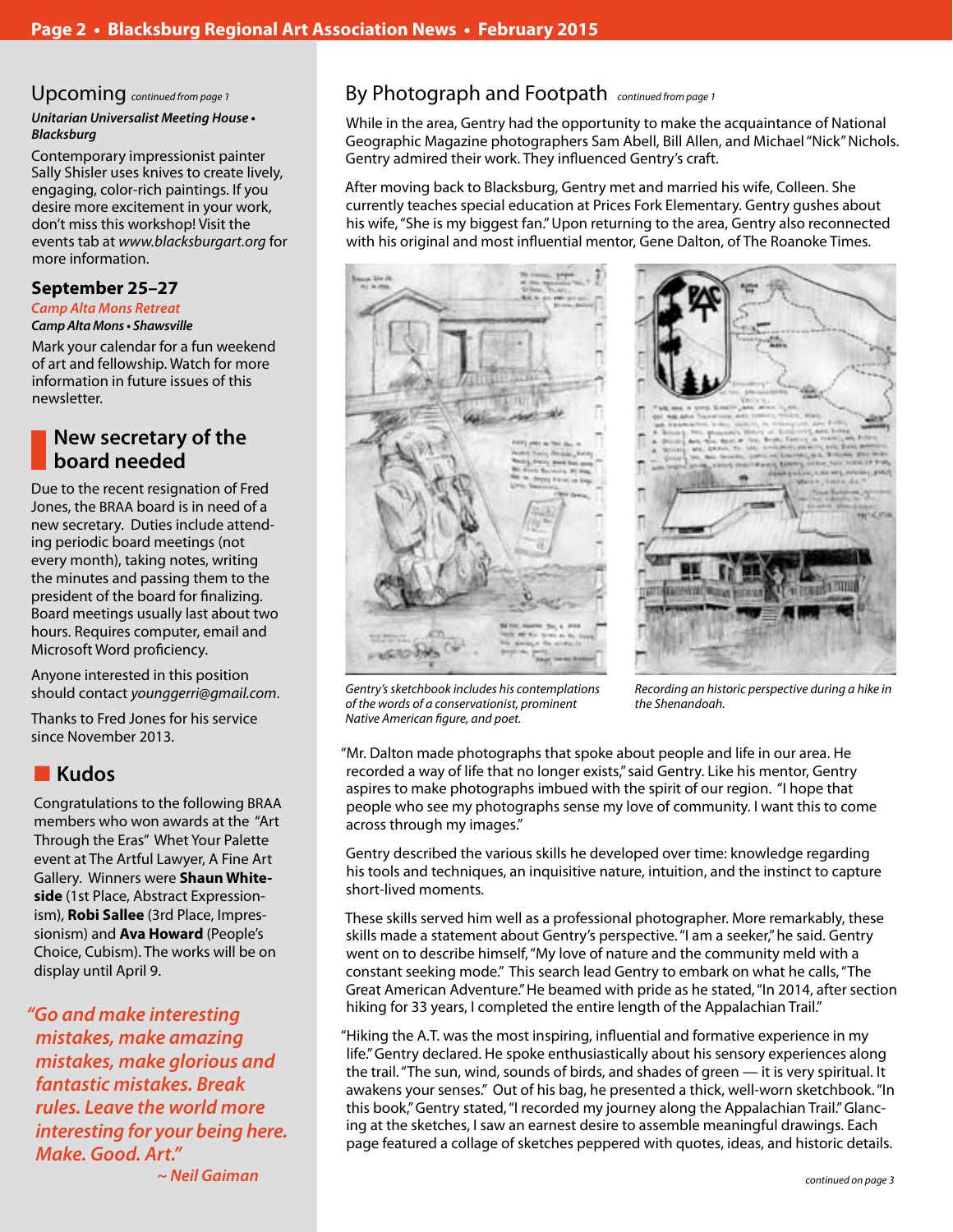# **n** President's Report

Things are moving right along for new and exciting happenings in 2015.

A big hand goes to **Lois Stephens** for her efforts in arranging for **Sally Shisler** of Florida to teach a May 21-23 BRAA-sponsored workshop. The class will feature palette knife painting of landscape, still life and portrait of a live model. By the time you read this, the marketing package for this class will be posted on our web and Facebook page. Go to *www.sallyshisler.com* for information about this teacher.

Our planning for the week at the Center for the Arts is well underway. April 15-21, BRAA will be holding events in the upper gallery of the Center. Details about exact dates and times of the following events will be coming out soon. All are open to the public. Some will require registering and the **Darcy Meeker** workshop will require a fee.

- • **Betsy White**, art historian and author of "Great Road Style: the Decorative Arts Legacy of Southwest Virginia," and "Backcountry Makers," will speak about decorative arts in southwest Virginia. White is provided to BRAA through our partnership with the Virginia Museum of Fine Arts in Richmond.
- • **Danie Janov**, ED. D., and BRAA member, will teach two sessions on color theory. Attendees will take home a color reference book they create in the sessions.
- • **Darcy Meeker**, well-known local artist, sculptor and BRAA member, will teach a two-day metal class.
- **Riley Chan**, photographer and BRAA member, has gathered a group of photographers from the local area for an afternoon forum featuring himself and **Anne Hammond-Tooke** of BRAA, **Kirk Carter** of NRV Exposure/BRAA, **Tom Cerul** and **Art Sellers** of Exposure Roanoke, and **Matt Gentry** of Roanoke Times/BRAA.
- • **P. Buckley Moss**, well-known Virginia artist and owner of the new Moss Gallery in Blacksburg, will speak on her art and life.

These events are being organized by **Charlotte Chan**, **Riley Chan** and myself. **Jeanette Bowker** is hosting Betsy White. Closer to the week in April, some volunteers from BRAA will be needed to help with pulling off this busy week. If you are interested in assisting, please email me at *younggerri@gmail.com*.

Your partner in art,

Gerri

# By Photograph and Footpath *continued from page 2*

Gentry expressed, "The experience on the trail is all you make of it. Through deprivation, you learn to appreciate the most simple of things. Through perseverance, you can accomplish your goal." Gentry practiced these life's lessons along the trail and also as he pursued an artist's life.

Gentry admits that his final chapter in his career as a visual artist has yet to be written. Remaining in a self-described "seeking mode," he participates in several local interest groups: The BRAA, Photography Club, NRV Birding Club, and Roanoke Appalachian Hiking Club. He is a trail maintainer with the Appalachian Trail Club and co-overseer for a Giles County section of the A.T. His essay and selected pages from his sketchbook were published this month in The A.T. Conservancy's magazine, A.T. Journey's.

In April, Gentry will take part in a digital photography workshop in the Moss Arts Center. His photographs have been published via the Associated Press in Newsweek, ESPN, USA Today and the Washington Post. His current work can be seen in what he calls, "the daily miracle," The Roanoke Times.

Be on the lookout for Matt Gentry's photography and sketches. Perhaps while hiking the Appalachian Trail in Giles County, you will suddenly feel an understated sense of care. A simple wooden step, perfectly placed, to ease your way to a higher elevation, a stand of native flora, or a tidy shelter. You could be sensing Gentry's experiential design.

To the aspiring photographer, Gentry shared his advice: "Follow your dream. Be determined." A point he made for all of us to contemplate.  $\blacksquare$ 

# **Now Showing**

**January 15 – April 15** (except where indicated otherwise)

**Jennifer Carpenter**, Chuck Mathena Center, Princeton, West Va. (Jan. 12 – Feb. 27)

**Kirk Carter**, Salem Museum (until March 14)

**Charlotte Chan**, Blue Ridge Cancer Care, Blacksburg, and Chuck Mathena Center, Princeton, West Va. (Jan. 12 – Feb. 27)

**Marie Collier**, Gillies, Blacksburg, and Chuck Mathena Center, Princeton, West Va. (Jan. 12 – Feb. 27)

**Susan Hensley**, Virginia Tech Women's Center, Blacksburg

**Ruth Lefko**, Zeppoli's, Blacksburg

**Carole McNamee**, ICTAS, Virginia Tech Campus (until mid-May)

**Larry Mitchell**, ICTAS, Virginia Tech Campus (until mid-May)

**Sally Mook**, Montgomery Museum, Christiansburg (through Feb.) and Art Pannonia (through Mar.)

**Mary Ratliff**, See Mark Optical, Blacksburg

**Joy Rosenthal**, Mill Mountain Coffee and Tea, Blacksburg

**Robi Sallee**, Brown Insurance, Blacksburg and Community Arts Information Office (CAIO), Blacksburg (Feb.)

**Lois Stephens**, Unitarian Universalist Congregation, Blacksburg (through Feb.)

**Lisabeth Weisband**, Chuck Mathena Center, Princeton, West Va. (Jan. 12 – Feb. 27)

**Tom Wilkinson**, Pointe West Management, Blacksburg; the Artful Lawyer, A Fine Art Gallery (until Apr. 8); and the Jacksonville Center for the Arts (until Mar. 27)

**Norma Woodward**, VTLS, Corporate Research Center, Blacksburg

**Gerri Young**, Holtzman Alumni Center, Virginia Tech Campus (Jan. 17 – May 5)